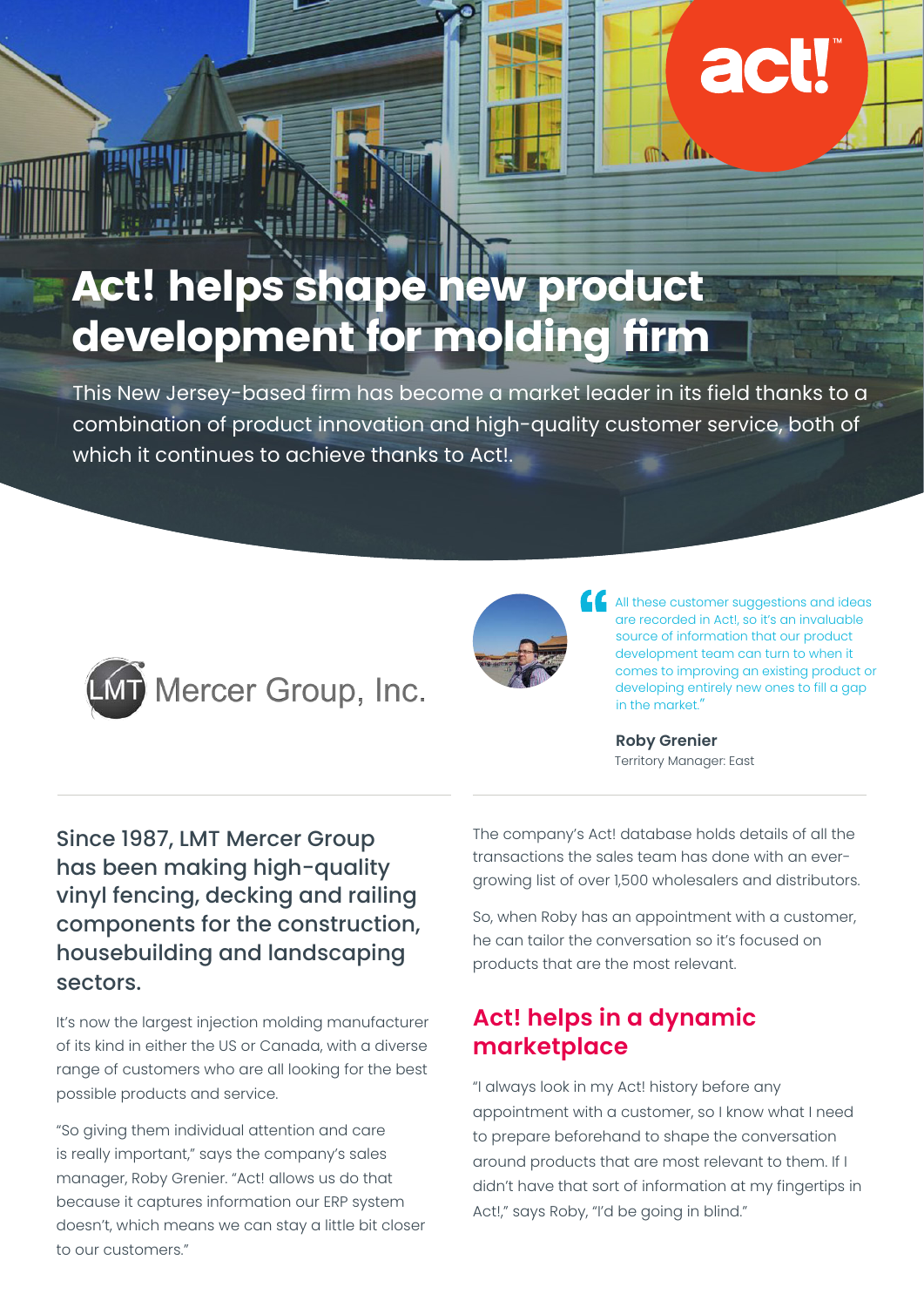#### **Act! helps in a dynamic marketplace (continued)**

Act! also enables Roby to pick up past relationships with old customers when they reappear. "Because our marketplace is very dynamic," says Roby, "we often find that customers who haven't bought from us for a while suddenly come back, which is why we only ever mark them as 'inactive' and never erase their details from Act!, just in case."

As many customers expect and presume you will have information about all their previous interactions with you, always being able to recall it even after a long time demonstrates that you value that customer, which is always a good start-point to any conversation.

#### **Support for new product development**

As well as recording all the 'day-to-day' transactions with customers, Act! is also exceptionally useful when it comes to product development.

One of the reasons the LMT Mercer Group remains a market leader is because it is continually innovating – every year it brings in at least 20 new products, often based on input received from customers.

"Our market's pretty vocal when it comes to telling us what it wants from products," says Roby, "so customers will feed back if they've bought a product from a competitor that they think could be better. Or they might even come to us looking for something that doesn't exist yet."

We often find that customers who haven't bought from us for a while suddenly come back, which is why we only ever mark them as 'inactive' and never erase their details from Act!."

**Roby Grenier** Territory Manager: East